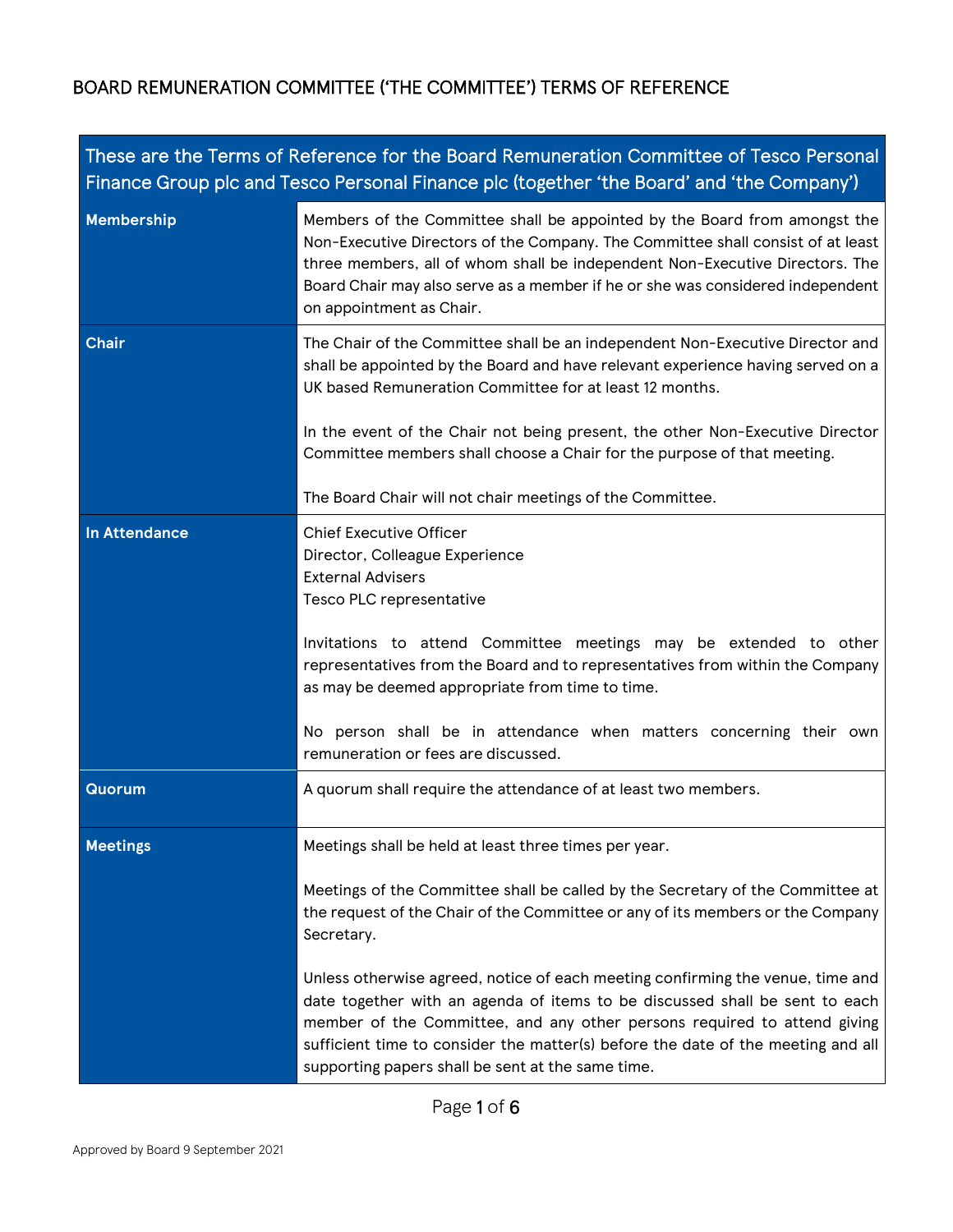| Secretary                    | Company Secretary or their nominee.                                                                                                                                                                                                                                                                                                                                                                                                   |
|------------------------------|---------------------------------------------------------------------------------------------------------------------------------------------------------------------------------------------------------------------------------------------------------------------------------------------------------------------------------------------------------------------------------------------------------------------------------------|
| Authority                    | The Committee must ensure that it is provided with sufficient resources to<br>undertake its duties.                                                                                                                                                                                                                                                                                                                                   |
|                              | The Committee is authorised by the Board to investigate any remuneration<br>related matters it considers necessary and to seek information it requires from<br>any employee/director of the Company in order to perform its duties, and to<br>make enquiries of such person regarding the matters within the Committee's<br>remit.                                                                                                    |
|                              | The Committee is authorised by the Board to obtain outside legal or other<br>professional advice (including the advice of independent remuneration<br>consultants) at the Company's expense and to secure the attendance of<br>outsiders with relevant experience and expertise as necessary.                                                                                                                                         |
|                              | The Committee will have access to external comparisons commissioned by the<br>Company and will have the right to commission remuneration and benefits studies<br>at reasonable cost to the Company, which it considers necessary in the<br>performance of its duties, however, the Company should avoid designing pay<br>structures based solely on benchmarking to the market or on advice of<br>remuneration consultants.           |
|                              | Remuneration advice, independent of the Company, can also be provided by the<br>Tesco PLC Group Reward team who will be available to provide market reward<br>information as well as advice and support on remuneration considerations and<br>decisions.                                                                                                                                                                              |
|                              | The Committee may also require regular and independent input on risk,<br>compliance and audit matters. These services can be provided by the<br>Company's Risk, Finance and Internal Audit functions.                                                                                                                                                                                                                                 |
| <b>Role of the Committee</b> | The Committee shall have delegated authority to approve the following:                                                                                                                                                                                                                                                                                                                                                                |
|                              | The remuneration policy for the Company, ensuring that the<br>remuneration policy and remuneration practices are established,<br>implemented and maintained in line with the business strategy and risk<br>management strategy, risk profile, objectives, risk management practices,<br>and the long term interests and performance of the Company as a whole,<br>and incorporating measures aimed at avoiding conflicts of interest. |
|                              | The specific remuneration arrangements for individuals identified as<br>Material Risk Takers ('MRTs')* at the Company. In doing so, the Committee                                                                                                                                                                                                                                                                                     |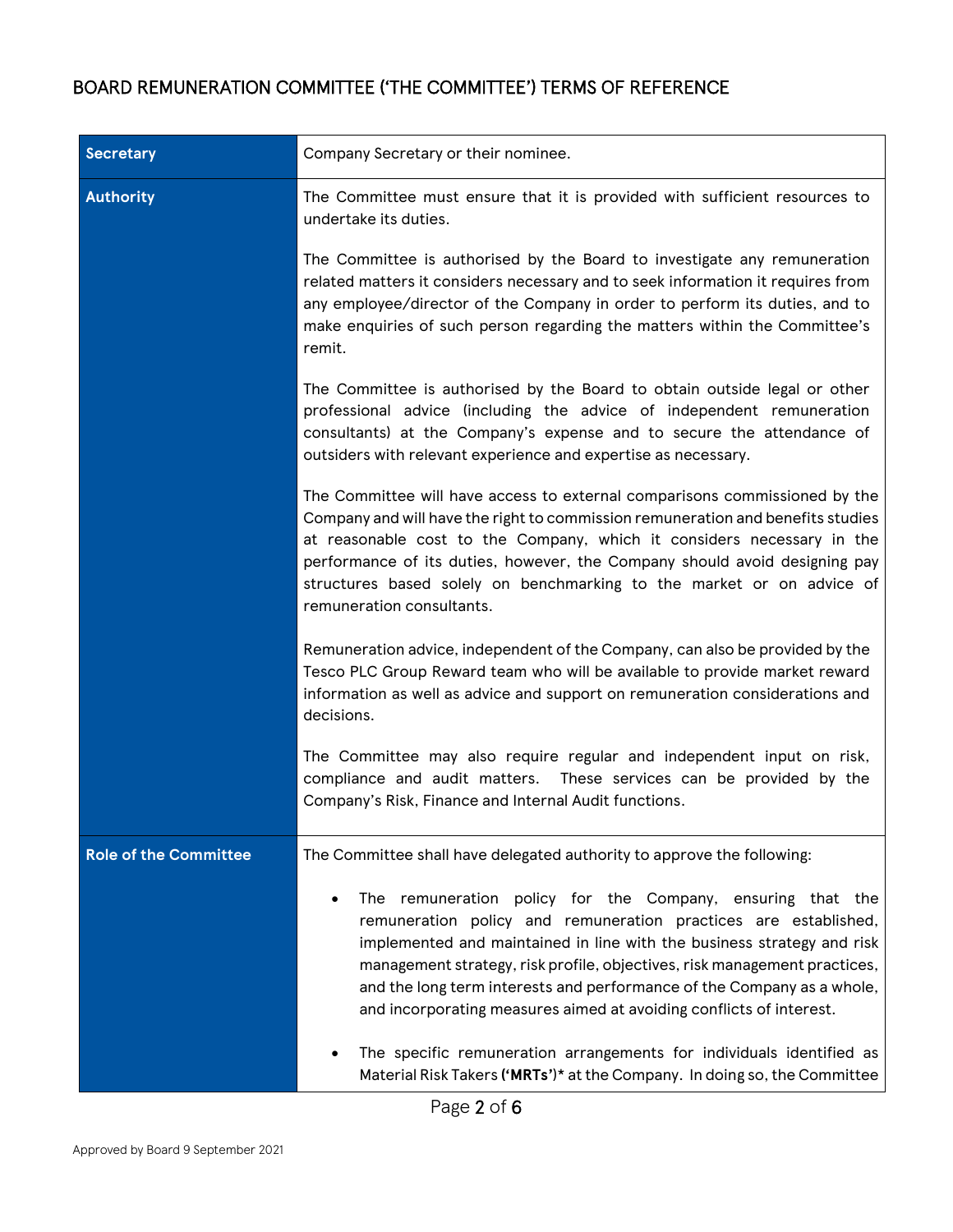| shall ensure these specific remuneration packages (which typically<br>comprise base salary, annual bonus, long-term incentives, benefits,<br>pension arrangements and service contracts) are:<br>appropriate in the context of each individuals' responsibility and<br>seniority;<br>consistent with the overall financial, risk and business position of<br>the Company; and<br>fair in light of each individual's personal performance.                                                                                                                                                                                                                                                                                                                                                                                                                                                                       |
|-----------------------------------------------------------------------------------------------------------------------------------------------------------------------------------------------------------------------------------------------------------------------------------------------------------------------------------------------------------------------------------------------------------------------------------------------------------------------------------------------------------------------------------------------------------------------------------------------------------------------------------------------------------------------------------------------------------------------------------------------------------------------------------------------------------------------------------------------------------------------------------------------------------------|
| Specifically, in respect of the above, the Committee shall review and approve:<br>the remuneration principles, policy and framework that govern their<br>٠<br>remuneration arrangements.<br>the design of incentive awards, including performance metrics and their<br>٠<br>calibration, ensuring that they promote sound risk management and<br>alignment with the long-term success of the Company.<br>the individual and corporate performance assessments and variable pay<br>٠<br>outcomes<br>the individual outcome adjustments of the Performance Share Plan<br>٠<br>the eligibility for variable pay awards<br>٠<br>any salary adjustments or increases.<br>the policy for, and scope of, pension and benefit arrangements.<br>٠<br>any new starter contractual payment terms (e.g. bonus/share buy-outs<br>$\bullet$<br>or guaranteed bonuses).<br>any exceptional payments (e.g. retention payments). |
| The Committee shall ensure that the contractual terms and any payments made<br>(including upon termination) are fair to the individual and the Company, that<br>failure is not rewarded and that the duty to mitigate loss is appropriately<br>recognised in determining payments to be made, including having discretion to<br>overcome any formuliac outcomes and to recover and/or withhold sums or share<br>awards under appropriate specified circumstances.                                                                                                                                                                                                                                                                                                                                                                                                                                               |
| The Committee shall seek input from the Board on remuneration matters, where<br>appropriate, to inform its decision making.                                                                                                                                                                                                                                                                                                                                                                                                                                                                                                                                                                                                                                                                                                                                                                                     |
| The Committee shall receive reports periodically (at least annually) from:                                                                                                                                                                                                                                                                                                                                                                                                                                                                                                                                                                                                                                                                                                                                                                                                                                      |
| the Chief Executive of the Company on the performance of their direct<br>reports, including progress against their individual objectives and their<br>contribution to the Company's overall performance.<br>the Board Chair in respect of the performance of the Chief Executive of<br>٠<br>the Company.                                                                                                                                                                                                                                                                                                                                                                                                                                                                                                                                                                                                        |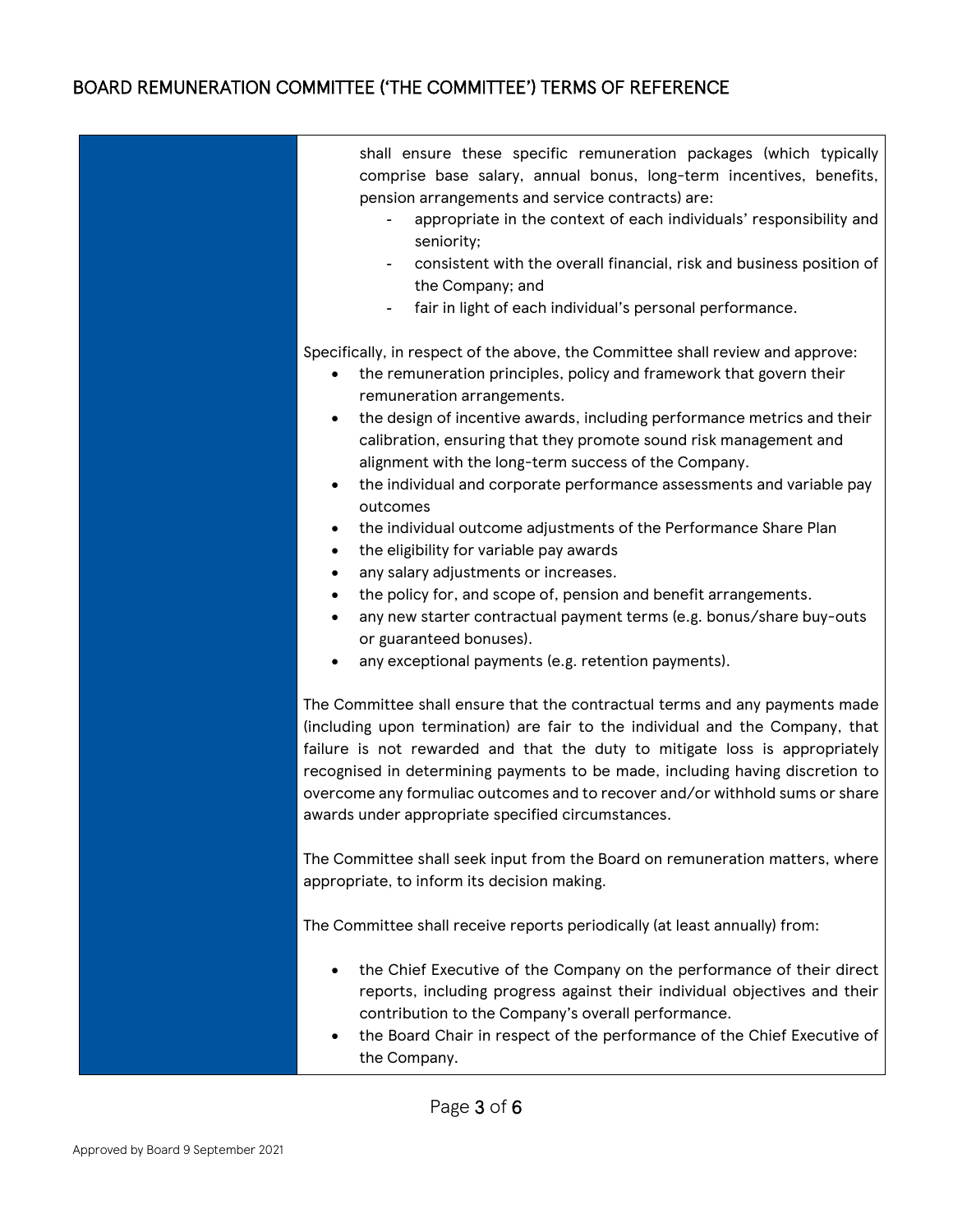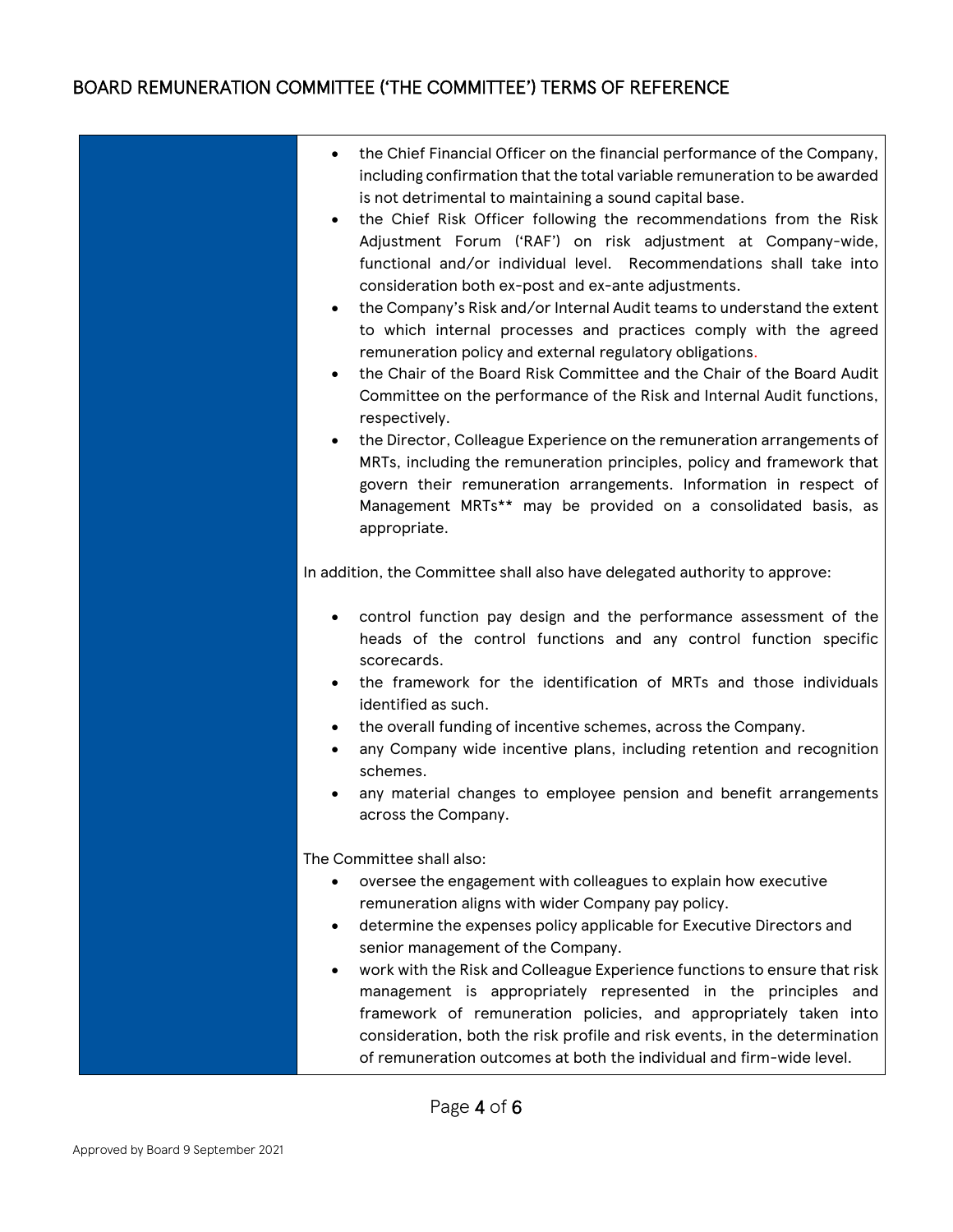|                             | consult and receive advice from the Board Nomination Committee, Board<br>Risk Committee, Board Audit Committee and control functions, as it<br>considers necessary or appropriate.<br>consult and collaborate with Tesco PLC on remuneration matters as<br>$\bullet$<br>required.<br>establish the selection criteria, selecting, appointing and setting the<br>$\bullet$<br>terms of reference for any remuneration consultants appointed to<br>advise the Committee.<br>review the ongoing appropriateness and relevance of the Remuneration<br>$\bullet$<br>Policy and other key policies as appropriate on an annual basis.<br>receive independent assurance annually. |
|-----------------------------|----------------------------------------------------------------------------------------------------------------------------------------------------------------------------------------------------------------------------------------------------------------------------------------------------------------------------------------------------------------------------------------------------------------------------------------------------------------------------------------------------------------------------------------------------------------------------------------------------------------------------------------------------------------------------|
| <b>Delegated Authority</b>  | Where it is not possible for the Committee to meet in a timely manner, authority<br>has been delegated to the Chair of the Committee to approve MRT remuneration<br>arrangements, ensuring the necessary prior engagement with the Board Chair and<br>the senior independent Non-Executive Director, with decisions made being<br>reported at the next scheduled Committee meeting.<br>The Committee has also delegated a number of its powers to the Company<br>Executive Committee members, to support effective operational delivery of the<br>Remuneration Policy.                                                                                                     |
|                             | These include:<br>determining salaries for all non MRT colleagues<br>٠<br>joining awards or discretionary payments to attract candidates to the<br>٠<br>Company or retain non MRT colleagues within the agreed framework.<br>providing an annual update to the Committee of remuneration<br>arrangements for all colleagues.                                                                                                                                                                                                                                                                                                                                               |
|                             | Any operation outside of the approved Remuneration Policy and or material<br>payments to individuals outside of framework will be subject to Remuneration<br>Committee discussion and may require input from the Board.                                                                                                                                                                                                                                                                                                                                                                                                                                                    |
| <b>Committee Governance</b> | <b>Effectiveness review</b><br>Annually the Committee shall review its own effectiveness, Terms of Reference<br>and training requirements, and recommend to the Board any changes it considers<br>necessary.                                                                                                                                                                                                                                                                                                                                                                                                                                                               |
|                             | <b>Reporting procedures</b><br>Minutes of the Committee meetings shall be circulated promptly to all members<br>of the Committee and, once agreed, to all members of the Board unless in the<br>opinion of the Chair of the Committee it would be inappropriate to do so.                                                                                                                                                                                                                                                                                                                                                                                                  |